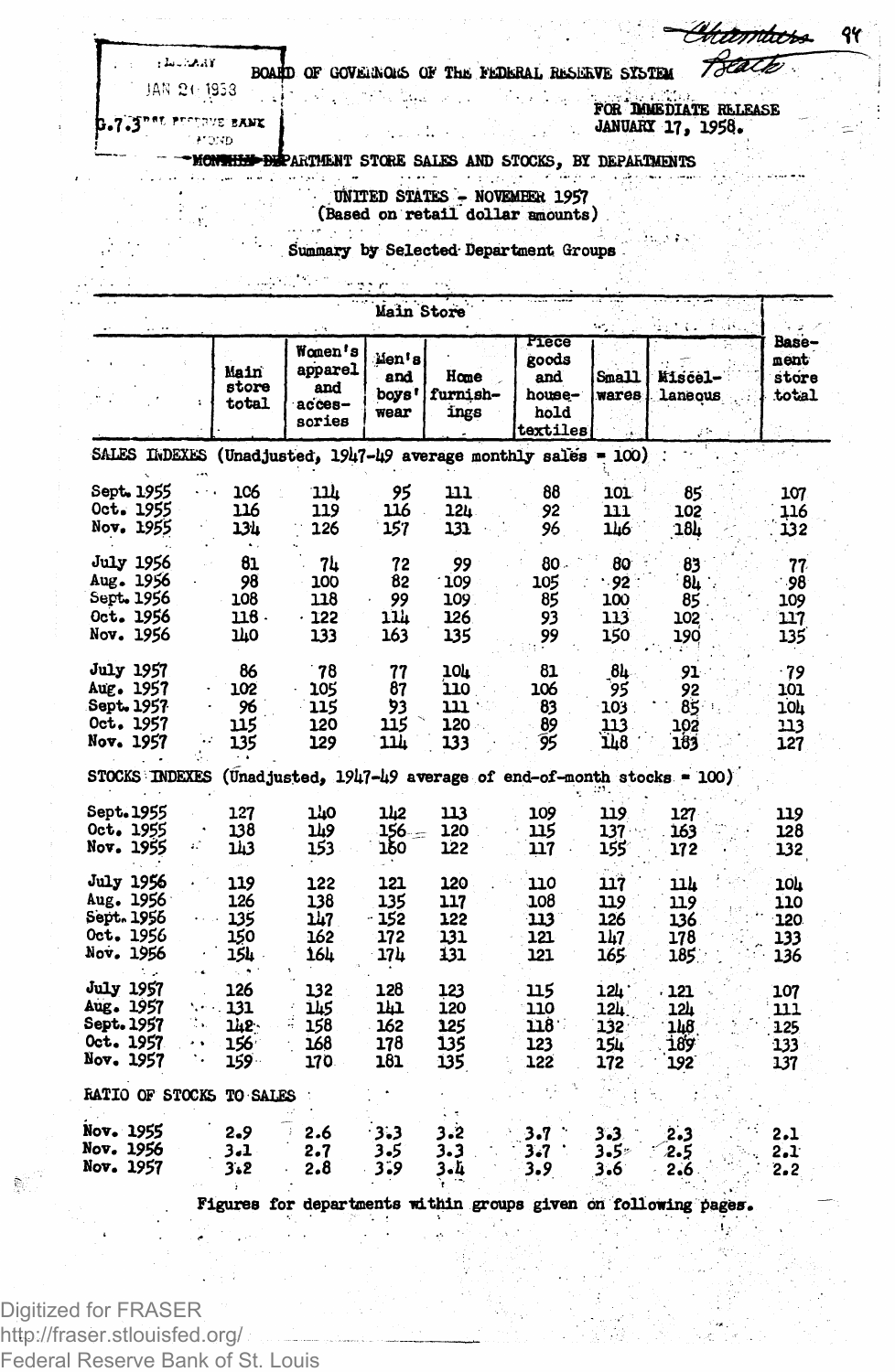## MONTHLY DEPARTMENT STORE SALES AND STOCKS, BY DEPARTMENTS

## UNITED STATES - NOVEMBER

|                                                                                                                                                                                                                                                | Percentage change from<br>corresponding period                           |                                                                | <b>Ratio of</b>                                             |                                                             | Unadiusted                                                                |                                                             |                                                              |  |
|------------------------------------------------------------------------------------------------------------------------------------------------------------------------------------------------------------------------------------------------|--------------------------------------------------------------------------|----------------------------------------------------------------|-------------------------------------------------------------|-------------------------------------------------------------|---------------------------------------------------------------------------|-------------------------------------------------------------|--------------------------------------------------------------|--|
| Department                                                                                                                                                                                                                                     | a year ago<br>Sales during                                               |                                                                | Stocks<br>(end of                                           |                                                             | stocks to<br>sales 1/                                                     |                                                             | indoxes<br>(1947–49<br>av.=1002/)                            |  |
|                                                                                                                                                                                                                                                |                                                                          | period<br>Nov. Jan. - Nov.                                     | nonth)<br>Nov <sub>e</sub>                                  |                                                             | November                                                                  |                                                             | November<br>1957 1956 Sales Stocks                           |  |
| GRAND TOTAL-entire store                                                                                                                                                                                                                       | - 3                                                                      | 0                                                              | +3                                                          | 3.0                                                         | 2.9                                                                       |                                                             |                                                              |  |
| <b>MAIN STORE TOTAL</b>                                                                                                                                                                                                                        | - 3                                                                      | ٥                                                              | +3                                                          | 3.2                                                         | 3.1                                                                       | 135                                                         | 159                                                          |  |
|                                                                                                                                                                                                                                                |                                                                          |                                                                |                                                             |                                                             |                                                                           |                                                             |                                                              |  |
| PIECE GOODS, HOUSEHOLD TEXTILES                                                                                                                                                                                                                | $-3^{-}$                                                                 | -1                                                             | $+1$                                                        | 3.9                                                         | 3.7                                                                       | 95                                                          | 122                                                          |  |
| Piece goods<br>Silks, velvets, synthetics<br>Woclen yard goods<br>Cotton yard goods                                                                                                                                                            | - 6<br>- 5<br>0.<br>- 9                                                  | - հ<br>- և<br>2<br>-<br>5                                      | - 1<br>- 1<br>+ 6<br>- 2                                    | 3.5<br>ىلە 3<br>2.6<br>4.6                                  | ار 3<br>$3 - 2$<br>2.4<br>4.3                                             | 68<br>64<br>99<br>58                                        | 85<br>79<br>86<br>100                                        |  |
| Household textiles<br>Linens and towels<br>Domestics-muslins, sheetings<br>Blankets, comforters, spreads                                                                                                                                       | - 2<br>للمح<br>o a<br>- 2<br>٥                                           | о<br>$+1$<br>0<br>+ 1                                          | + 1<br>$+3$<br>3<br>+ 6                                     | 3.9<br>3.9<br>4.7<br>3.3                                    | 3.8<br>3.6<br>և.8<br>3.2                                                  | 11.h<br>12L<br>82<br>141                                    | 1h2<br>13h<br>157<br>116                                     |  |
| SMALL WARES                                                                                                                                                                                                                                    | - 1                                                                      | + 1                                                            | + h                                                         | 3.6                                                         | 3.5                                                                       | 118                                                         | 172                                                          |  |
| Laces, trimmings, embroideries,<br>and ribbons<br>Notions<br>Toilet articles, drug sundries                                                                                                                                                    | - 8<br>- 1 -<br>٥                                                        | - 1<br>0<br>+ 2                                                | + 6<br>5<br>÷<br>+ 5                                        | باءبا<br>3.9<br>4.2                                         | 3.9<br>3.7<br>4.0                                                         | 96<br>118<br>139                                            | 13L<br>165<br>176                                            |  |
| Silverware and jewelry<br>Silverware and clocks<br>Costume jewelry<br>Fine jewelry and watches                                                                                                                                                 | - 1<br>- 5<br>+ 2<br>- 1                                                 | - 2<br>- 3<br>$-1$<br>- 3                                      | + 1<br>+ 1<br>- 4<br>+10                                    | 4.2<br>5.և<br>2.8<br>6.5                                    | 4.1<br>5.1<br>3.1<br>5.9                                                  | 143<br>127<br>149<br>165                                    | 173<br>180<br>170<br>175                                     |  |
| Art needlework<br>Books and stationery<br>Books and magazines<br>Stationery                                                                                                                                                                    | - 1<br>$-2$<br>- 3<br>- 1                                                | + 1<br>+ 3<br>+ L<br>3<br>۰                                    | + 1<br>+ 6<br>+ 4<br>+ 6                                    | 3.5<br>2.6<br>2.7<br>2.5                                    | 3.6<br>2.և<br>2.5<br>2. 4                                                 | 119<br>212<br>172<br>229                                    | 120<br>200<br>17 h<br>205                                    |  |
| WOMEN'S APPAREL AND ACCESSORIES                                                                                                                                                                                                                | - 3                                                                      | + 1                                                            | + 3                                                         | 2.8                                                         | 2.7                                                                       | 129                                                         | 170                                                          |  |
| Women's accessories<br>Neckwear and scarfs<br>Handkerchiefs<br>Millinery<br>Women's and children's gloves<br>Corsets and brassieres<br>Women's, children's hosiery                                                                             | $-5$<br>-11<br>-10<br>-12<br>-11<br>+ 5<br>- 5                           | 0<br>- 1<br>- 2<br>- 5<br>- 4<br>+ 4<br>- 4                    | + h<br>+ 6<br>+ 1<br>+ 8<br>+ h<br>+ 6<br>0                 | 3.3<br>2.6<br>3.6<br>$1 - 1$<br>3.3<br>3.5<br>2.9           | 3.0<br>2.2<br>3.3<br>0.9<br>2.9<br>ىلە 3<br>2.8                           | 130<br>157<br>92<br>93<br>153<br>135<br>96                  | 171<br>222<br>112<br>93<br>127<br>178<br>159                 |  |
| Underwear, slips, and negligees<br>Knit underwear<br>Silk & muslin underwear, slips<br>Negligees, robes, loung. apparel<br>Infants' wear<br>Handbags, small leather goods<br>Women's and children's shoes<br>Children's shoes<br>Women's shoes | - 7<br>5<br>- 9<br>- 8<br>- 5<br>$\overline{2}$<br>-<br>0<br>- հ<br>$+1$ | - 2<br>0<br>- 4<br>- 2<br>$+1$<br>$+2$<br>$+3$<br>$+1$<br>$+3$ | + 1<br>+ 6<br>0<br>$+2$<br>+ 4<br>+ h<br>+ 5<br>$+9$<br>+ 5 | 3.1<br>3.4<br>3.3<br>2.5<br>2.6<br>2.7<br>5.3<br>5.2<br>5.3 | $2.9^{\circ}$<br>3.1<br>3.0<br>$2 - 3$<br>2.4<br>2.6<br>5.1<br>4.7<br>5.2 | 126<br>156<br>102<br>147<br>163<br>150<br>122<br>116<br>123 | 178<br>235<br>150<br>182<br>171<br>201<br>17 h<br>18L<br>169 |  |

Digitized for FRASER http://fraser.stlouisfed.org/ Federal Reserve Bank of St. Louis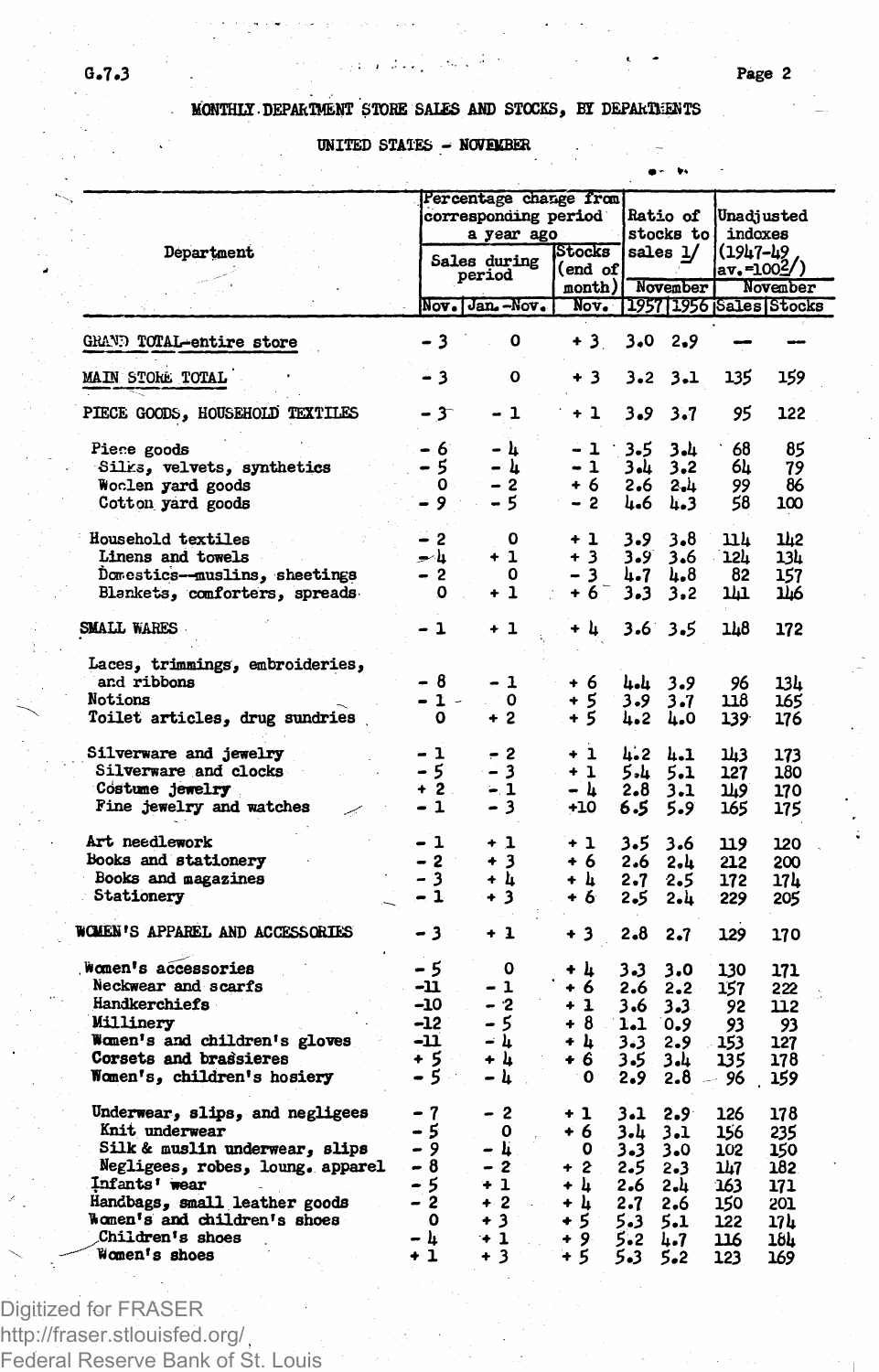MONTHLI DEPARTMENT STORE SALES AND STOCKS, BY DEPARTMENTS (Continued)

UNITED STATES - NOVEMBER

|                                          | Percentage change from<br>corresponding period     |                  |  |                   |                  | a Charles and         |                           |                       |  |
|------------------------------------------|----------------------------------------------------|------------------|--|-------------------|------------------|-----------------------|---------------------------|-----------------------|--|
|                                          |                                                    |                  |  |                   |                  | <b>Ratio of</b>       |                           | Unadjusted<br>indexes |  |
| Department                               | a year ago                                         |                  |  | Stocks            |                  | stocks to<br>sales 1/ |                           |                       |  |
|                                          |                                                    | Sales during     |  | (end of           |                  |                       | (1947–49<br>$av_* = 1005$ |                       |  |
|                                          |                                                    | period           |  | month)            |                  | November November     |                           |                       |  |
|                                          | Nov. Jan.-Nov. November 1957   1956   Sales Stocks |                  |  |                   |                  |                       |                           |                       |  |
| WOMEN'S APPAREL, ACCESSORIES (Cont.)     |                                                    |                  |  |                   |                  |                       |                           |                       |  |
| Women's apparel                          | - 1                                                | $+2$             |  | $+3$              | 2.3              | 2.3                   | 129                       | 167                   |  |
| Women's, misses' coats & suits           | - 2                                                | - 3              |  | $+1.5.$           | 1.9              | 1.9                   | 113                       | 135                   |  |
| Women's, misses'coats                    | $+1$                                               | - 31             |  | - + 1 -           | 1.7 <sub>1</sub> | 1.7                   | 135                       | 157                   |  |
| Women's, misses' suits                   | $-10$                                              | $-3$ .           |  | $\div$ 1.,        | 2.9              | 2.6                   | 51                        | 86                    |  |
| Juniors' and girls' wear                 | $+1$                                               | $+3 -$           |  | $+ E$             | 2.1              | 2.0                   | 157                       | 192                   |  |
| Juniors' coats, suits, dresses           | + հ                                                | ั⊬ 3             |  | $+3.3$            | -1.9             | $2.0 -$               | 123                       | 166                   |  |
| Girls' wear                              | - 2                                                | $+ \mathbf{k}$ . |  | - 41              |                  | $-2.2 - 2.1$          | 198                       | 214                   |  |
| women's and misses' dresses              | Ó                                                  | $+1$             |  | + 3               | $-2.1$           | 2.1                   | 99                        | 143                   |  |
| Inexpensive dresses                      | $+1$                                               | $+, 2.$          |  | $+3$              | 1.7              | $1.6$ .               | 101                       | ш                     |  |
| Better dresses                           | $\bullet$                                          | - 1.             |  | + h               | - 2.7            | 2.6                   | 99                        | 147                   |  |
| Elouses, skirts, sportswear              | - 3                                                | + 4 1            |  | $+2:$             | 2.7              | 2.6                   | 159                       | 223                   |  |
| Aprons, housedresses, uniforms           | + 1                                                | $+3$             |  | + 6               | 2.5              | 2.և                   | 100                       | 137                   |  |
| Furs                                     | $-1$                                               | + 51             |  | $\mathbf{1}$<br>۰ | 3.6              | 3.5                   | 152                       | 140                   |  |
| MEN'S AND BOYS' WEAR.                    | - 8                                                | 1                |  | + 4               | 3.9              | 3.5                   | 11h                       | 181                   |  |
| Men's clothing                           |                                                    | o                |  | v k               | 4.6              | 4.3                   | 137                       | 183                   |  |
| Men's furnishings and hats               | - 5 °<br>- 9                                       | - 3              |  | + 2               | 3.4              | 3.1                   | -157                      | 185                   |  |
| Boys' wear<br>of the company             |                                                    | - 1              |  | + 6               | 3.4              | 3.0                   | 160                       | 168                   |  |
| Men's & boys' shoes, slippers            |                                                    | + 3              |  | +. 6 −            | 5.7              | 5.2.                  | 3 ئىل                     | 181                   |  |
| <b>HOMEFURNISHINGS</b>                   | 1                                                  | 1                |  |                   |                  | -2 3.43.              | 133.                      | 135                   |  |
| Furniture and bedding                    | ٥                                                  | 0.               |  | $+2$              | 3.L              | 3.3                   | ٦W                        | 130                   |  |
| Mattresses, springs, studio beds         | + h                                                | o                |  | . – և             | 2.0              | 2.1                   | 130                       | 139                   |  |
| Upholstered, other furniture             | ٥                                                  | 1<br>٠           |  | + 4:              | 3.6              | 3.5                   | 1116                      | 126                   |  |
| Domestic floor coverings                 | - 1                                                | 1                |  | + 1               |                  | $3 - 3 - 3 - 2$       | 125                       | 113                   |  |
| Rugs and carpets                         | 0                                                  | $\mathbf{0}$     |  | $-1$              | 3.0              | 3.1                   | 131                       | 115                   |  |
| Linoleum                                 | 3                                                  | o                |  | $-8$              | 4.5              | 1.8                   | - 56                      | 70                    |  |
| Draperies, curtains, upholstery          | - 1                                                | - 3              |  | + 3.              | 3.3              | 3.2                   | ıщ                        | 131                   |  |
| Lamps and shades<br>i Perengan           | - 4                                                | $-2$             |  | +1, 2.9           |                  | 2,8                   | 142                       | 139.                  |  |
| China and glassware                      | - 5                                                | $+1$             |  | + 4…              | 5.5              | 5.1                   | 155                       | 152                   |  |
| Major household appliances               | - 6                                                | – L.             |  | $-5\%$            | 2.6              | 2.6                   | -72                       | 94                    |  |
| Housewares (incl. small appliances)      | - 3                                                | ٥                |  |                   | 0.3.8            | 3.7                   | 131                       | 157                   |  |
| Gift shop                                | -51                                                | $+1$             |  | $+3.$             | 4.1              | 3.8                   | 210                       | 211.                  |  |
| Radios, phonographs, television,         |                                                    |                  |  |                   |                  |                       |                           |                       |  |
| pianos, records, sheetmusic, instr. + 7  |                                                    | + 51             |  | +14               | 2.և.             | 2.3                   | 185                       | 151                   |  |
| Radios, phonographs, television          | ⊸+8                                                | + 3              |  | $+12.$            | 2.0              | 2.0                   | 20h                       | 178                   |  |
| Records, sheet music, instr.             | 3.<br>٠                                            | + 8              |  | $+17$             | 3.2 <sub>1</sub> | 2.8                   | 209                       | 177.                  |  |
| MISCELLANEOUS MERCHANDISE DEPTS.         |                                                    | 2                |  | + 4 -             | 2.6              | 2.5                   | 183                       | 192                   |  |
| Toys, games, sporting goods, cameras - 6 |                                                    | + 1              |  | + 4.              | 2.8              | 2.6                   | 269                       | 2hh                   |  |
| Toys and games                           | - 9                                                | з                |  | 3<br>٠            | 2.5              | $2 - 2$               | 306                       | 287                   |  |
|                                          |                                                    | -+ 8             |  | $+8$ .            | 4.0              | 3.9                   | 196                       | 192                   |  |
|                                          |                                                    |                  |  |                   |                  |                       |                           |                       |  |
| Sporting goods and cameras<br>Luggage    | + h<br>3                                           | - 1              |  | ∴ O               | 4.5              | باءبه                 | ıı                        | 171                   |  |

Digitized for FRASER http://fraser.stlouisfed.org/ Federal Reserve Bank of St. Louis

 $6.7.3$ 

t

Ń.